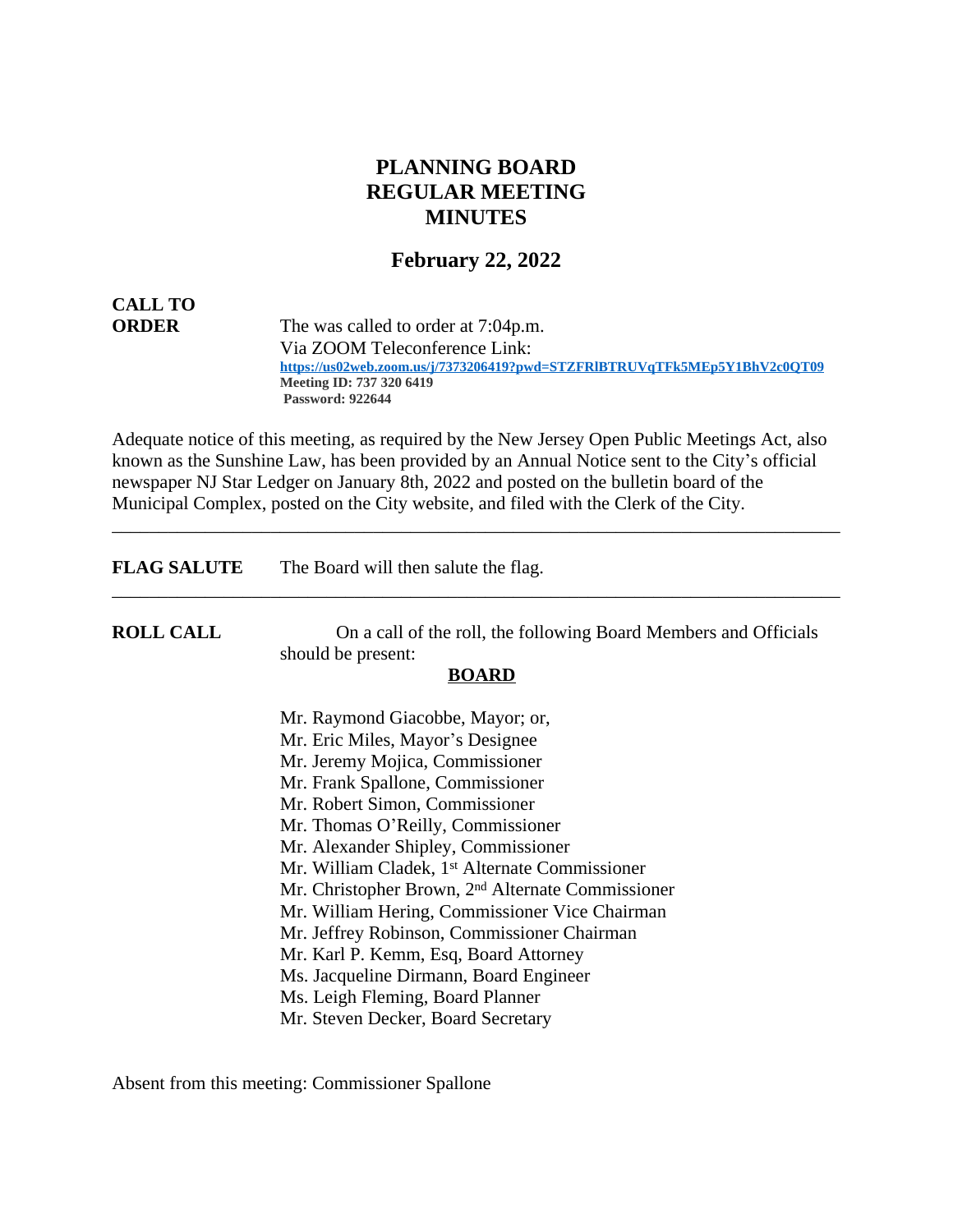Prior to the start of the meeting at 7:02pm, Ms. Karla Timmons was sworn in as a commissioner of the board.

Chairman Robinson opened the meeting with the regulations and reading of the agenda into the record.

The following action took place.

Karl Kemm swore in board professional Leigh Fleming as board planner.

First to be heard:

329 New Brunswick Ave. Owners LLC. for 329 New Brunswick Avenue final site plan approval.

Board Attorney Karl Kemm said there is some additional information and revisions that may be needed on this application. He informed the board they may need to be heard again at the following meeting.

Steven Merman, the attorney for the applicant was introduced.

Chairman Robinson agreed with Karl Kemm's assessment that it may need to be heard again at the next meeting.

Mr. Merman explained that the applicants have obtained all necessary relief including preliminary site plan approval. Mr. Merman introduced Victor Vinegra to the board to address any concerns.

Karl Kemm swore in Victor Vinegra. The board has accepted Mr. Vinegra as an expert. He is appearing as both engineer and planner.

Chairman Robinson accepted him as professional.

Mr. Vinegra explained the board reviewed and approved the prior building. There were previously some DEP issues and a minor EPA violations at the site. The site was then sold to the client, however it was cleaned up before the sale. This is third time 329 New Brunswick is coming to the board. The first time was for minor improvements. They had constructed fencing, improved lighting, and cleaned up the site. API foils was the previous owner of the site. They had created disturbance in the wetlands area. The disturbance was cleaned up and trees were planted in the disturbed area. There was also an EPA issue with site contamination. The EPA has signed off that the contamination has been cleaned up.

Mr Vinegra shared a document from the EPA that shows the settlement of the action occurred on September 9, 2020. It is shown on page 4 of the document. The DEP also signed off on the site and said they had met all conditions. EPA also has signed off. Once the state and federal government signs off it is on file with the municipal clerk.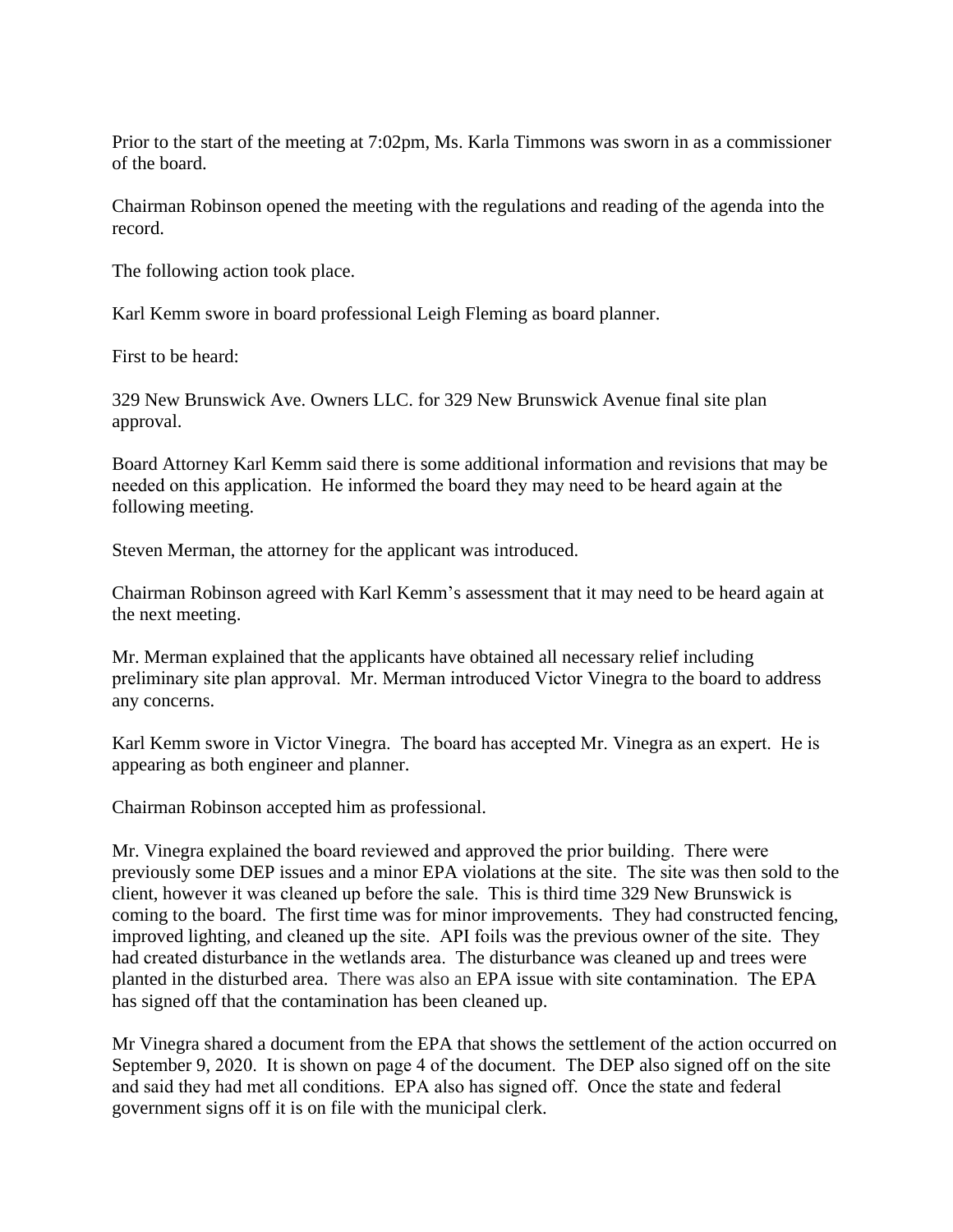Mr. Vinegra then addressed the comments from Rahway City Engineer Daniel Lee. Mr. Lee had distributed a letter regarding some concerns the City had with application. The following letter was addressed:

- 1. Pursuant to discussion with the Board Engineer, the review of the Preliminary Site Plan application was limited since NJDEP permits were not in hand which could potentially significantly impact the proposed development. Accordingly, additional comments not typical of a Final Site Plan review by the Board and/or professionals must be addressed.
- 2. The South Branch of the Rahway River passes through the south side of the site. The Applicant shall be responsible for removal of debris and/or blockages within the portions of the river that are situated on the Applicant's property or access must be granted to the City of Rahway to enter the property for the purpose of the same.
- 3. There are several storm and sanitary pipes that serve the public on the site. The plans do not appear to indicate the existence of easements for same. The Applicant shall confirm the existence of easements for the utilities and access to same and produce documents confirming the existence of same. If none exist, the Applicant shall prepare and provide easements to the applicable entity (City of Rahway, RVSA, etc.) permitting the existence of same and access to same by the authority having jurisdiction.
- 4. Based on the provided soils reports, several of the Percolation Tests were performed at depths equivalent to the proposed surface of the basins and not below the surface at the elevation where soils will be required to percolate water. Cross sections of the proposed basins should be provided to confirm the depth of the bottom of the basins to compare to the percolation test results.
- 5. Commentary and potentially a study should be performed to indicate the impact to traffic on New Brunswick Avenue on account of the increase in traffic that will be created by the addition.
- 6. I strongly recommend that any engineering or planning related comments by the Planning Board or Board Professionals that require significant plan revisions be presented to the Board for their review, feedback and approval and NOT included as conditions of approval. The Board Professionals should be relied on for the determination of same.

The first item concerned the South Branch of the Rahway river which sits on the south side of the site. If there are blockages the city has permission to clean it.

Karl Kemm explained that in the DEP requirements it grants an easement to the city to keep the stream clean.

Attorney Merman said they will discuss with the client and won't have a problem granting access to the city.

He stated that a general site access agreement can be provided.

The next item discussed was the issue of several storm and sanitary pipes on site.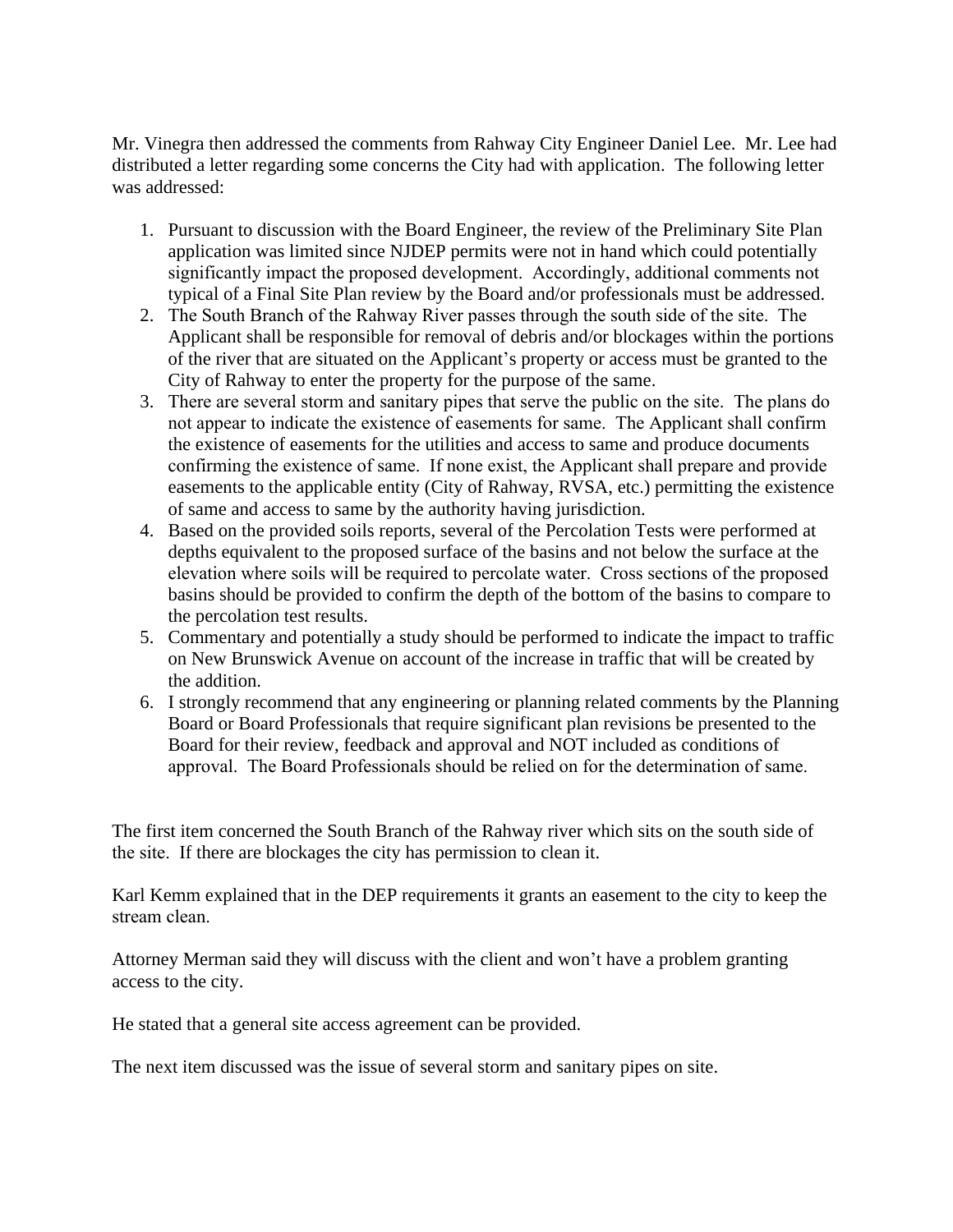Attorney Kemm explained that any facilities and utilities on the property are provided easement for the city or the sewer authority.

Mr. Vinegra does not believe there are any storm or sanitary sewers on site.

Attorney Merman said they will check the site again, and if they are on site they will grant easement to the city.

The next item labeled #4 was based on provided soils reports.

Mr. Vinegra doesn't think this is correct, he stated everything needed has been provided by the DEP.

For board clarity, Mr. Vinegra has provided all plans needed.

The next item addressed was that there should be a traffic study performed for New Brunswick Ave, and to account for the increased traffic created from 329 New Brusnwick.

Mr. Vinegra commented that in preliminary plans the client provided a report with the increase in traffic to the area.

The applicant can add an additional minor study to the amount of traffic if needed. They had originally supplied a report from traffic engineers Dolman and Dean. The study showed morning peak hour, and proposed use and volumes. The conclusion was that the low amount of trips associated with the facility will create no additional impact to the traffic. New Brunswick Ave is not a highly traveled road for its size.

Board Engineer, Jacqueline Dirmann was sworn in by attorney Kemm.

She explained that at the point of the original traffic review there was no idea of what type of tenant that would be using the space. She wants to know if they now know what type of tenant will be occupying the building.

Mr. Vinegra replied that a study was performed using standard shipping generation from a warehouse.

Attorney Karl Kemm wants a commitment from the applicant that any tenant in the space will be a permitted use.

Attorney Merman said he believes the owner will only be looking for permitted uses on the site.

Mr. Kemm said a condition of approval can be that the tenant will perform a permitted use. He asked that Mr. Merman discuss this with the client.

Mr. Merman responded that this will not be an issue. They are looking for tenants with conforming uses. For the purpose of the application, they will make this commitment.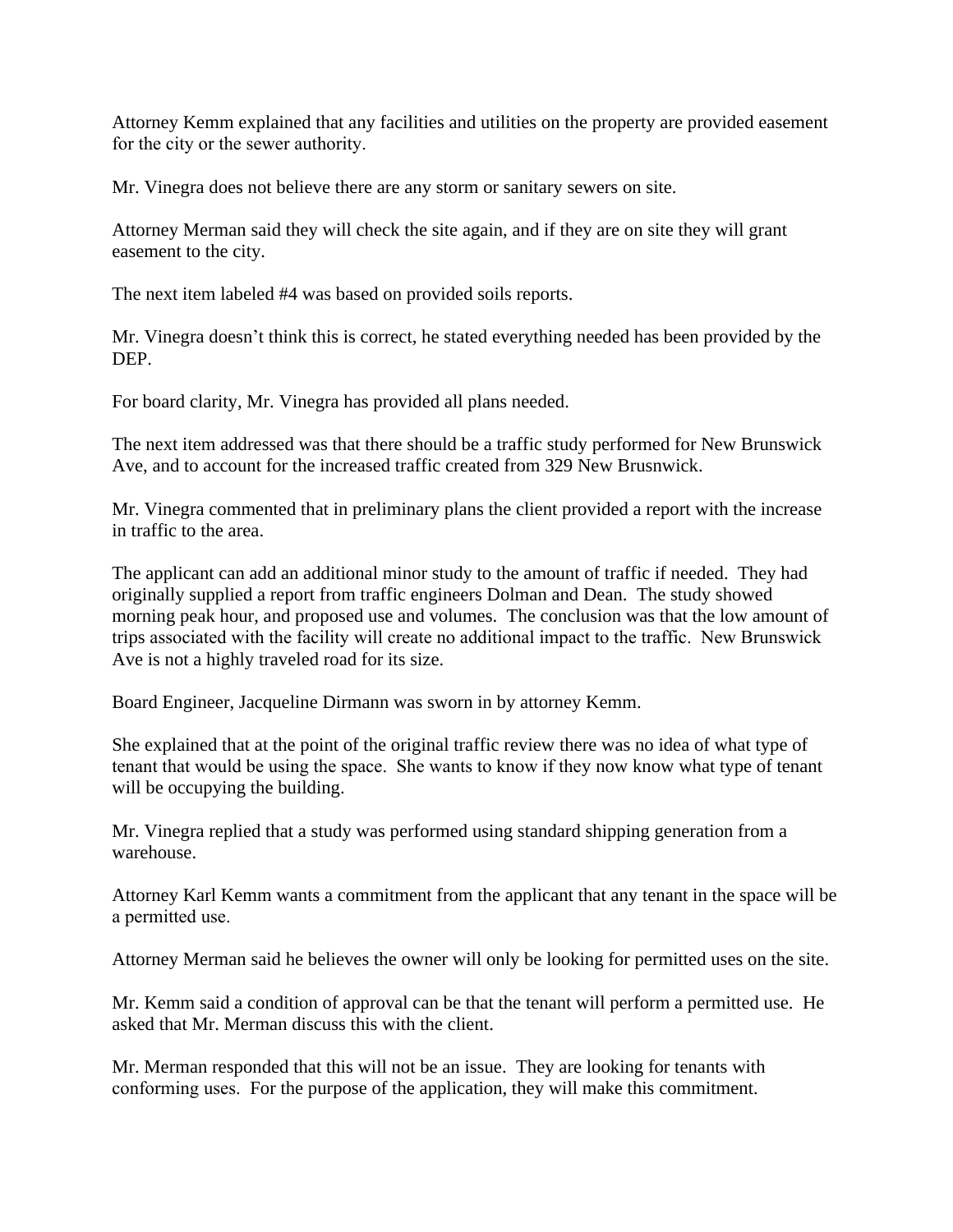Mr. Kemm was satisfied that all of Engineer Dan Lee's report was addressed.

Mr. Merman thinks it might be better for the Engineers to have a meeting to discuss all of the issues. He believes there may be too many issues to sort out at this point. He is open to any questions from the board members. Since this is a technical matter it needs to be sorted out by the professionals.

Board Engineer Jacqueline Dirmann then spoke about the items and questions that were addressed in the Board Engineer Report.

For item number two, she would like the applicant to provide any documents that might be needed to address the sanitary plan

Item number three and four concern the environmental cleanup. She would like to know where that stands at the current time.

Item number 5 regarding the traffic and possible traffic study.

Items eleven, thirteen, and sixteen are all related to truck turning and driveway widths.

Item seventeen was for garbage and garbage collection.

Numbers twenty and twenty-one regard the sanitary sewer and if the main extension shown on plan is what they are planning to have provided.

Number forty-one is in regards to any easements granted to the city for storm and sanitary

Mr. Vinegra responded to all the points in the letter brought up by Board Engineer Dirmann.

#2- If this site plan gets final approval, he will submit the TWA to the city who will have to sign off on these plans.

Ms. Dirmann believes the actual route of sewer might not be what is shown. She wants to know if Mr. Vinegra is confident that RVSA (Rahway Valley Sewerage Authority) will allow them to tie into the trunk line.

Mr. Vinegra says it is up to approval of RVSA.

Mr. Kemm added that if it is not allowed, they would have to come back to do a site plan amendment.

Mr. Vinegra explained that plan B is to use the existing pump station on site, and would tie into that to go to a different location.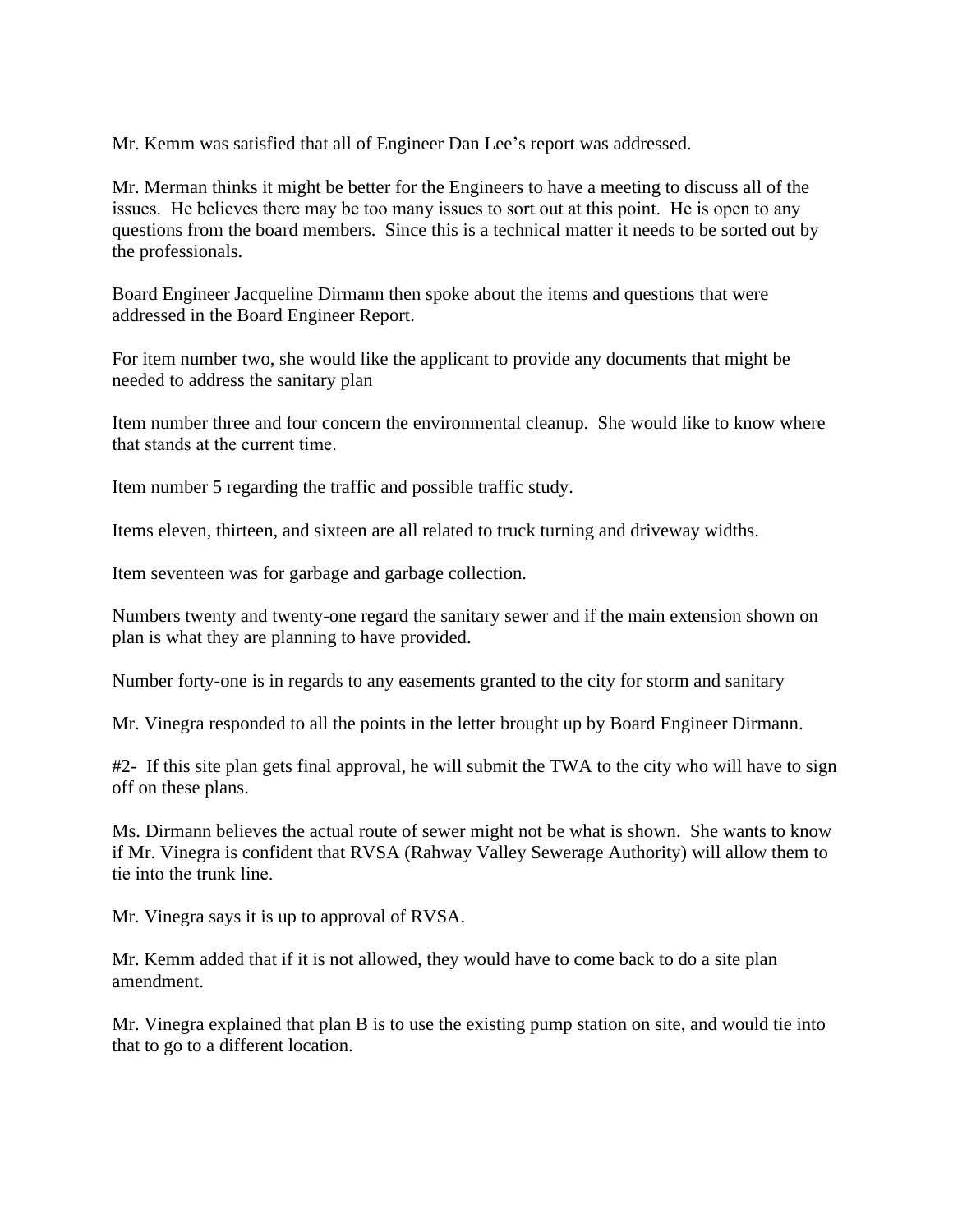#3 & 4- Harbor will make the DEP and EPA forms available to Ms. Dirmann's office. He noted that this issue has been closed out in the data miner.

Ms. Dirmann asked if that was the violation in the last 2 or 3 years?

Mr. Vinegra will supply all data from API. He had multiple meetings with DEP and they were satisfied that the site was good to go.

Engineer Dirmann followed up asking about the EPA Cleanup.

Mr. Vinegra responded that he has the signed off the EPA that was discussed at the beginning of the meeting.

They have revegetated the area and it was complete. It is reviewed annually but closed out.

#5- Regarding the study of New Brunswick Avenue traffic and trucks going in and out.

Mr. Vinegra will do some quick counts of the roadway usage in order to show the traffic flow.

#11, 13 & 16 regarding the truck circulation around the site.

Mr. Vinegra stated the first meeting with planning board showed that trucks can make the turns on the site plan. He does want to discuss making the driveway slightly wider for WB-58s.

He also let the board know that all truck traffic to the site will have to go from St. Georges Ave, because the East Inman Ave bridge is too low to accommodate the trucks.

Attorney Karl Kemm notified that if widening the driveway needs a design exemption the board would grant it for safety purposes.

#16- The Engineer report had asked for more detail on the parking spaces for the trucks.

Mr. Vinegra will provide this information to the board engineers.

#17 regarding trash disposals.

There will be three large dumpsters for the new area. There is a large area in back of the existing warehouse for garbage. They are not processing materials at the new building and will only be shipping things out. There is also room for a 4th dumpster if they need it. Engineer Dirmann wants to make sure the trash area for the existing building is shown on the site plan.

#21 & 22-Regarding sanitary sewer. Mr. Vinegra stated that if approval isn't made from RVSA for the trunk line, the sewer is going to go the main line. HE wants a new system put into New Brunswick Avenue. The client is willing to put in a \$200,000 sewer system that can also be used by the public on New Brunswick Ave. The new gravity system will help the whole area.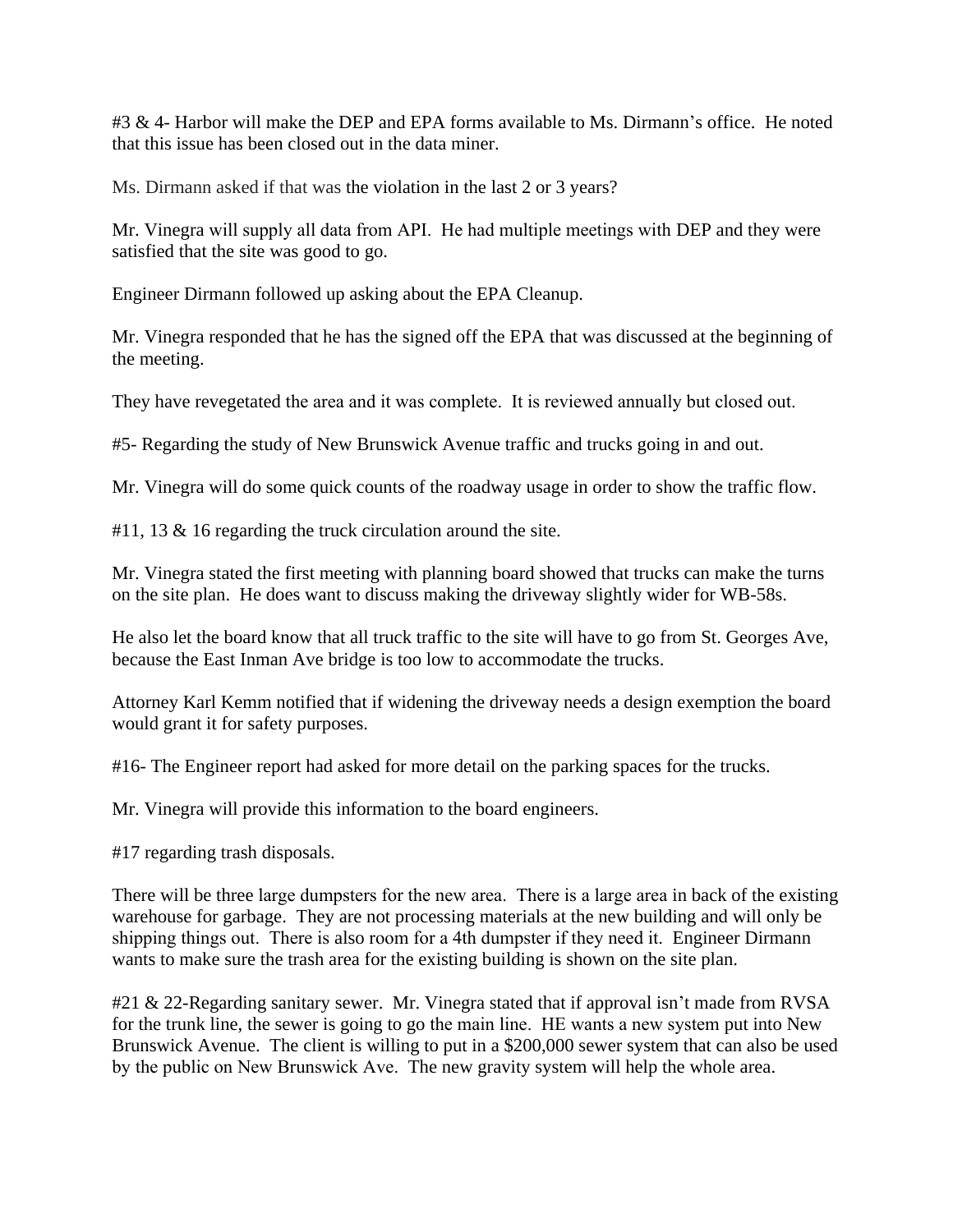Engineer Dirmann believes they should get an idea from RVSA to make sure the trunk line is approved.

Mr. Vinegra doesn't believe it should be an issue. The other business across the street can also use the sewer line if approved.

Karl Kemm, wants to recognize commissioner Mojica was back on the zoom.

Board Planner Leigh Fleming would like confirmation that the preliminary architectural plans have not changed. This would impact the parking. She also wants to know if there will be any signage, she thinks it would be beneficial to discuss any variants for signage, and how many tenants there might be.

Mr. Merman stated the rules on the signs would be for any tenant to comply, they do not want to have to come back to the board for signs.

Mr. Kemm wants to know if they will be ready for the March 22nd meeting, or would like to move to the April meeting.

Victor Vinegra, believes there isn't much to be done besides the road and traffic study. They would like to keep this on for the March meeting.

329 New Brunswick Ave. Owners LLC. was adjourned to the March meeting. No public notice will be needed.

Chairman Robinson explained it will be heard on the 22nd.

The public can comment when this application comes back to the board.

Chairman Robinson then discussed that the board had approved the amended Downtown strategic plan for the Master plan at the last meeting, and there are now two ordinances for the board to review for master plan consistency.

Board Planner Leigh Fleming explained one ordinance is for getting rid of the conforming uses going before the board. This is to help applicants, and not slow them down. It will also help to allow the Planning Board to have more time to hear other applications.

The second ordinance is an amendment to the redevelopment plan to get rid of restrictions on personal services and remove the prohibition of tattoo parlors. These are consistent with land use and housing element of the strategic plan.

Karl Kemm noted this was mentioned in Downtown Strategic Plan. It applies to the whole town and complies with master plan.

The amendment to the redevelopment plan is a separate ordinance.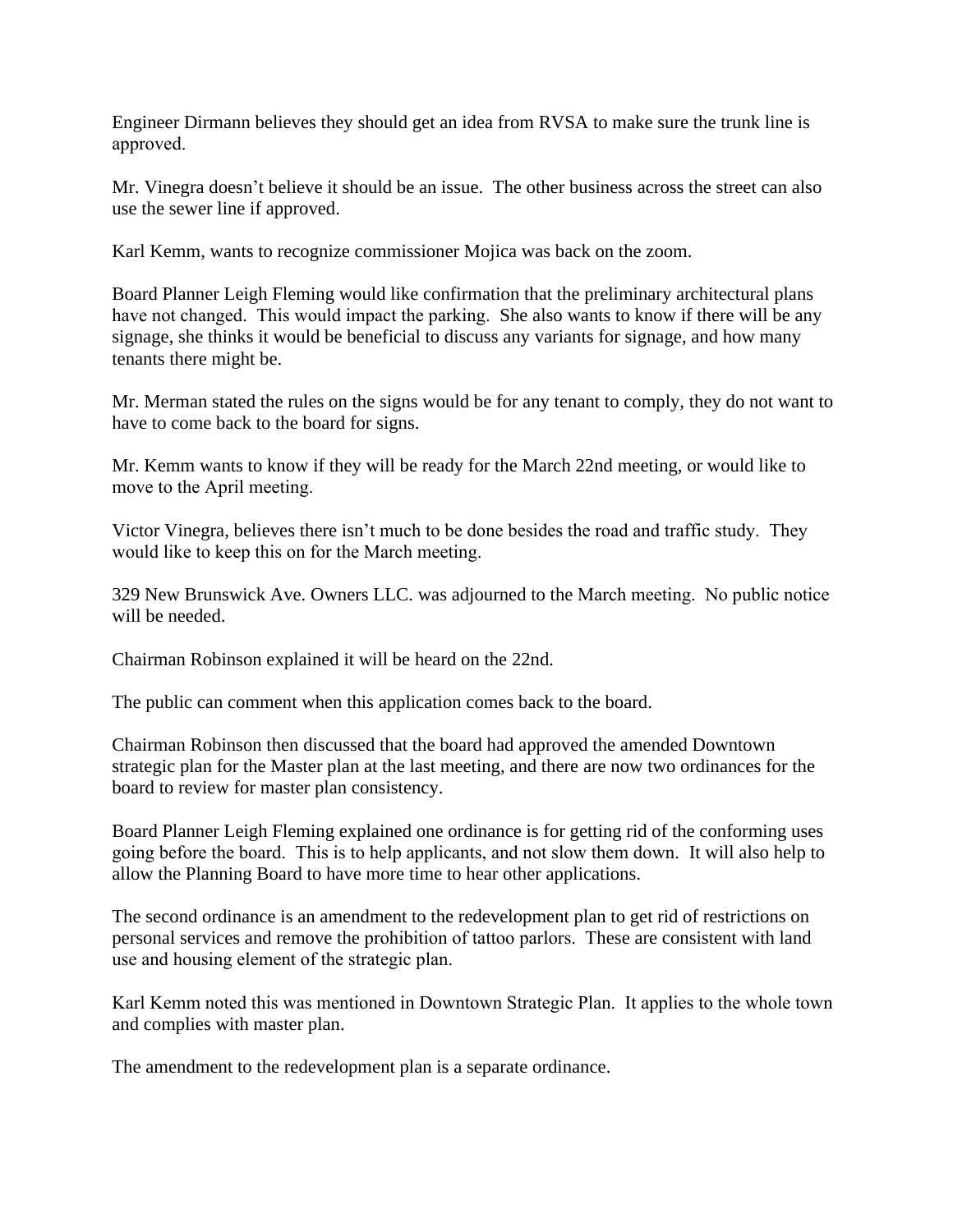Chairman asked to first discuss ordinance O-7-22.

Vice Chairman Hering asked that the public be heard on this.

Chairman Robinson opened the meeting to the public. There were no comments from the public.

Commissioner Brown has a question regarding the tattoo parlors. He believes there is already a tattoo shop downtown next to the art center.

He was informed that it had closed.

Commissioner Brown would like to know how that tattoo parlor was allowed if it wasn't a permitted use.

Board Planner Fleming believes they were either a preexisting non conforming use or went before the zoning board.

Vice Chairman Hering believes it came to the zoning board.

Commissioner Brown asked if we are getting a lot of applicants for tattoo parlors downtown. Wants to know why we are specifically looking at that industry.

Planner Fleming said that she hasn't received any applications. However, all arts uses are allowed, except tattoo parlors. They have emerged as their own type of art. The city wanted to create opportunity for it to be permitted with other arts uses.

Commissioner Shipley asked if what the city is doing is easing the restrictions for different types of personal businesses to move into downtown?

Ms. Fleming answered yes, this is the purpose.

Commissioner Shipley stated this seems to be making life easier to barbershops and beauty salons.

Planner Fleming reiterated that personal services are not allowed within 1000 ft or on the ground floor. This is a big restriction for businesses in a downtown the size of Rahway. Eliminating the restrictions opens up a lot of options for downtown.

Commissioner Shipley asked if restaurants with liquor license have the same types of restrictions.

Attorney Karl Kemm explained that the ABC only limits uses to distances from certain places (churches, synagogues, schools). Not with other establishments.

Commissioner Shipley stated we are hoping this will benefit the area.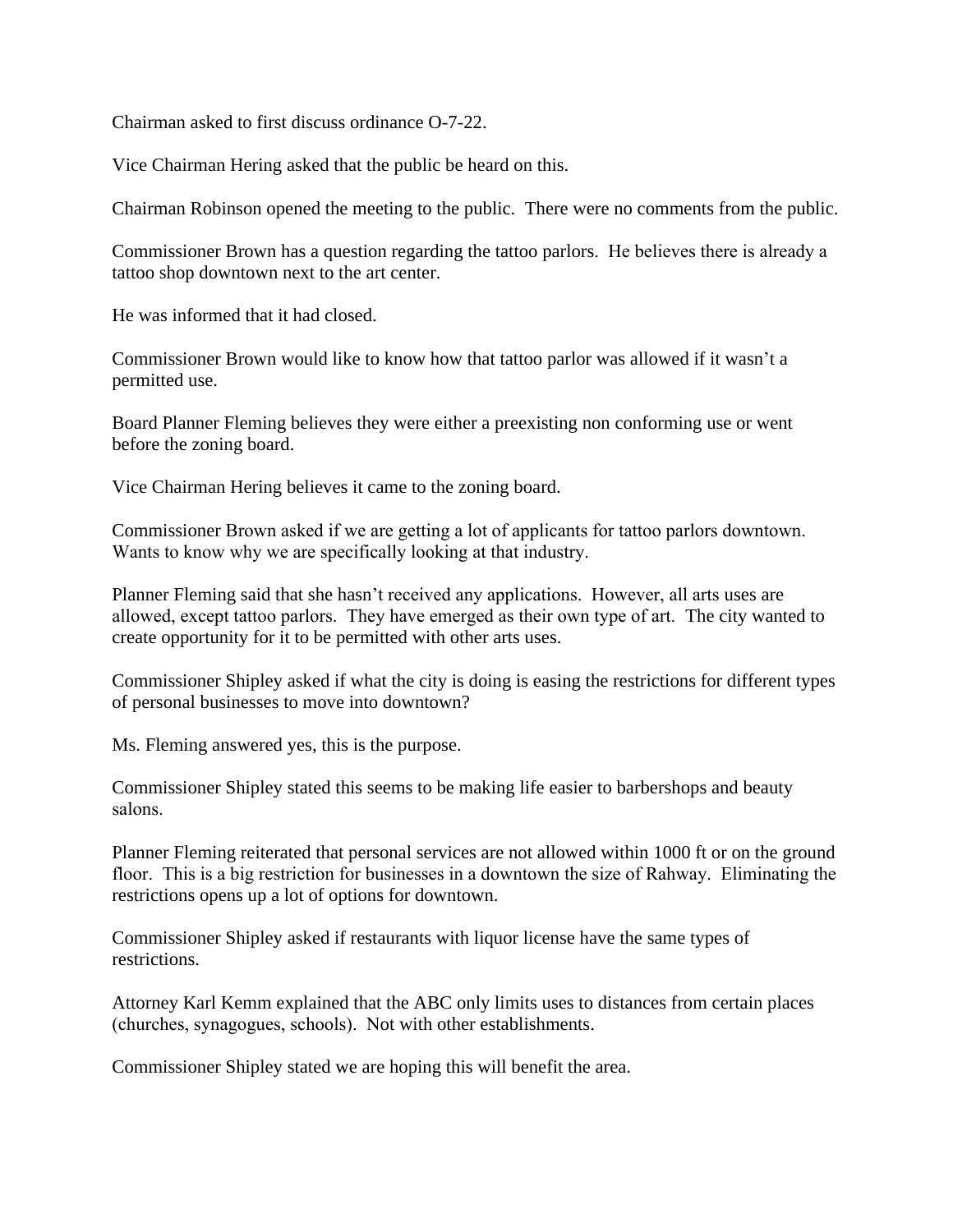Commissioner Brown asked for some examples of personal service use.

Ms. Fleming answered that they are any business to help someone's person, it relates to you and helps in daily life some examples (diaper service, certain types of laundry, shoe repair).

Commissioner Brown thinks hair salons and barbershops are most common. He wants to know if it's possible to just add these common types and then other types would have to come before the board.

Ms. Fleming believes this would be too gray of an area.

Attorney Karl Kemm explained that personal service uses are already allowed, but it's just removing restrictions and adding tattoo parlor.

Commissioner Timmons asked if we do away with the 1000 ft restriction, is there a new amount of distance implemented or can they just go anywhere now. Also, are we going to cap or put a limit on types of services. She is concerned five salons or barbershops right next to each other could be an issue.

Karl Kemm told the board the distance requirement will be removed all together. There could be three right next to each other. He believes the market and capitalism will dictate this. The personal services definition has not changed.

Commissioner Mojica believes there is a lot of variety and many niche services that are popping up. He thinks there is a large demand for these types of services. It would better serve our citizens and help fill in real estate downtown.

Chairman Robinson believes the market will dictate what happens and what types of businesses will be added. The city is just trying to make it easier.

Chairman Robinson opened the meeting to the public. No one had any comments.

A motion was made to memorialize the Planning Board's review of O-7-22.

**Motion: Commissioner Hering Second: Commissioner Cladek Yes: Commissioners Miles, Mojica, Simon, Timmons, O'Reilly, Shipley, Cladek, Brown, Hering and Robinson No: None Absent: Commissioner Spallone Abstain: None**

#### **Motion was approved.**

A motion was made to memorialize the Planning Board's review of 0-8-22.

**Motion: Commissioner Hering Second: Commissioner Simon**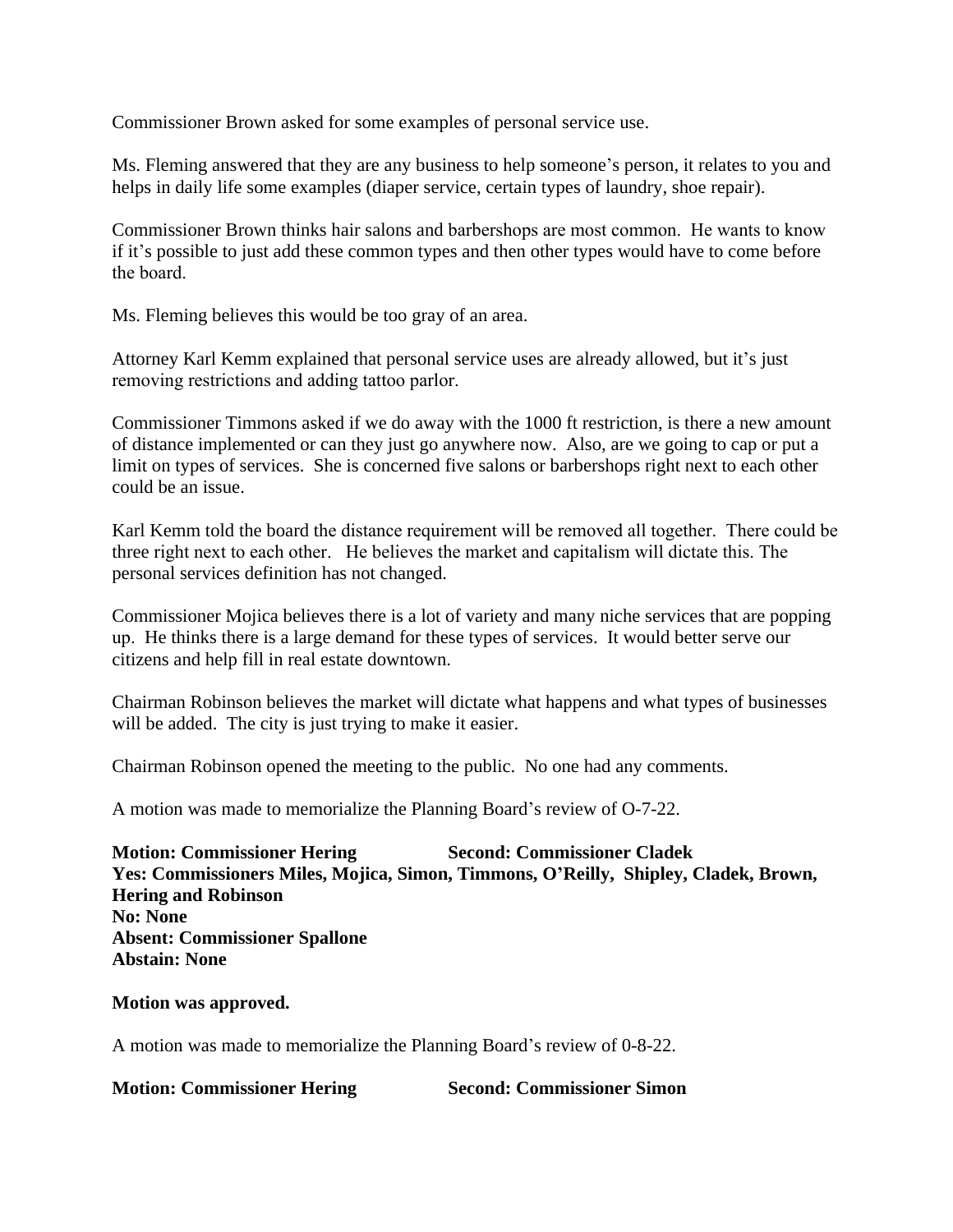**Yes: Commissioners Miles, Mojica, Simon, Timmons, O'Reilly, Shipley, Cladek, Brown, Hering and Robinson No: None Absent: Commissioner Spallone Abstain: None**

### **Motion was approved.**

A motion was made to memorialize the minutes of the Planning Board dated January 25, 2022.

**Motion: Commissioner Simon Second: Commissioner Hering Yes: Commissioners Miles, Mojica, Simon, O'Reilly, Shipley, Brown, Hering and Robinson No: None Absent: Commissioner Spallone Abstain: Commissioners Timmons and Cladek**

A motion was made to memorialize the minutes of the Planning Board dated February 8, 2022.

**Motion: Commissioner Hering Second: Commissioner Shipley Yes: Commissioners Miles, Shipley, Cladek, Brown, Hering and Robinson No: None Absent: Commissioner Spallone Abstain: Commissioners Timmons, Mojica, Simon and O'Reilly**

Chairman Robinson commented how the board has been dealing with the master plan. He informed everyone that the master plan is available online, and he encourages everyone to look it up and become familiar with it.

Vice Chairman Hering let everyone know that the Zoning Board meeting for February has been canceled. The board won't be meeting until March.

Engineer Jacqueline Dirmann informed the board that an application for 382-386 West Grand may be heard on March 22<sup>nd</sup> and Merck as well.

The board discussed going back to in person for March. However, Karl Kemm informed the board that we can't go back in person until April since 329 New Brunswick had been carried over.

A motion was made to move the April meeting back to in person.

**Motion: Commissioner Hering Second: Commissioner Simon Yes: Commissioners Miles, Mojica, Simon, Timmons, O'Reilly, Shipley, Cladek, Brown, Hering and Robinson No: None Absent: Commissioner Spallone**